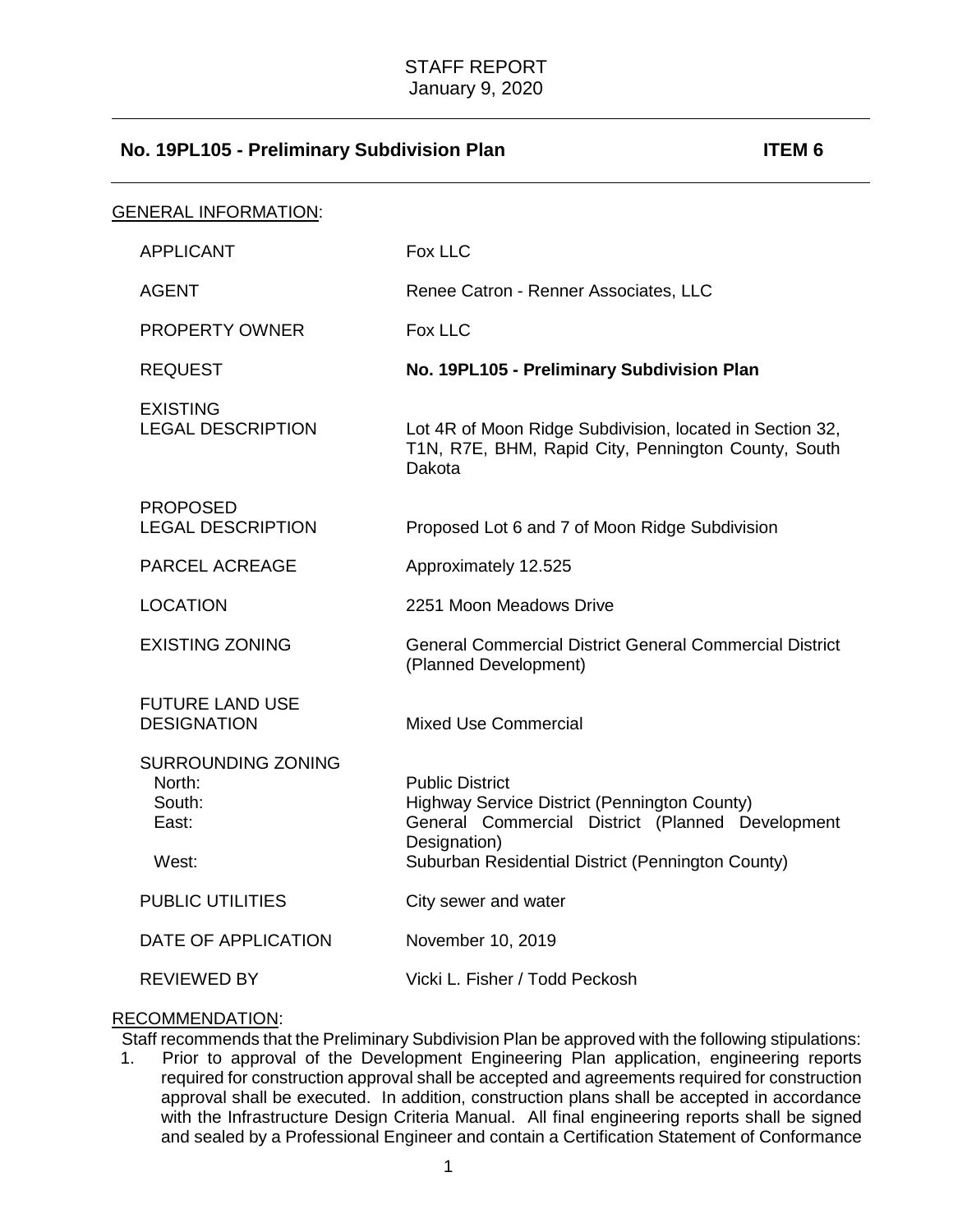with City Standards, as required by the Infrastructure Design Criteria Manual. In addition, all information required per Chapter 16.12.040 of the Rapid City Municipal Code shall be submitted for review and approval as applicable;

- 2. Prior to submittal of a Development Engineering Plan application, the plat document shall be revised to show the existing 66-foot wide easement for private access and utilities as shown on Sheet C-2 of the plan set or include documentation that the easement has been vacated. If the easement is existing, construction plans shall be submitted for review and approval showing the easement with a minimum width of 70 feet and constructed pursuant to Figure 2- 1 of the Infrastructure Design Criteria Manual for a commercial street or shall meet criteria for obtaining an Exception or the easement shall be vacated. If the easement is vacated, the vacation recording document number shall be shown on the Final Plat document;
- 3. Upon submittal of a Development Engineering Plan application, construction plans shall be submitted for review and approval for a 16-inch water main and an 8-inch sewer main along Mount Rushmore Road. In addition, a design report shall be submitted for review and approval for the sewer main construction along Mount Rushmore Road. Utilities easements shall be provided as needed;
- 4. Prior to Development Engineering Plan approval, an Oversize Agreement for the 16-inch water main along Mount Rushmore Road shall be entered into with the City;
- 5. Prior to approval of the Development Engineering Plan application, a Development Agreement shall be entered into with the City for all public improvements;
- 6. Prior to Development Engineering Plan approval, a South Dakota Department of Transportation (SDDOT) permit for the utilities to be located within the SDDOT right-of-way shall be obtained;
- 7. Prior to approval of the Development Engineering Plan application, the water and sewer plans shall be approved by the South Dakota Department of Environment and Natural Resources;
- 8. Prior to Development Engineering Plan approval, an engineer's cost estimate shall be signed and approved;
- 9. Prior to Development Engineering Plan approval, any necessary off-site easements shall be secured;
- 10. Prior to submittal of a Final Plat application, an Exception shall be obtained from City Council to allow an off-premise sign for "Fox Den", a storage facility, located on proposed Lot 6 to be located on proposed Lot 7 as a result of platting the property as proposed or the sign shall be removed from Lot 7;
- 11. Prior to submittal of a Final Plat application, the Owner's Certificate shall be revised to add "as Co-Trustee" behind the name of Charise Fox for Mike Grubb;
- 12. Prior to submittal of a Final Plat application, the plat document shall be revised to show U.S. Highway 16 as "Mount Rushmore Road" or "Mount Rushmore Road (U.S. Highway 16)";
- 13. Prior to submittal of a Final Plat application, submit verification that the southern portion of the flagpole located on proposed Lot 6 has been annexed into the City limits or annex this portion of the property;
- 14. Upon submittal of a Final Plat application, an agreement shall be submitted for recording securing ownership and maintenance of the existing drainage pond. In addition all necessary easements shall be shown on the plat document;
- 15. Upon submittal of a Final Plat application, surety for any required subdivision improvements that have not been accepted shall be posted and the subdivision inspection fees shall be paid; and,
- 16. Prior to the City's acceptance of the public improvements, a warranty surety shall be submitted for review and approval as required.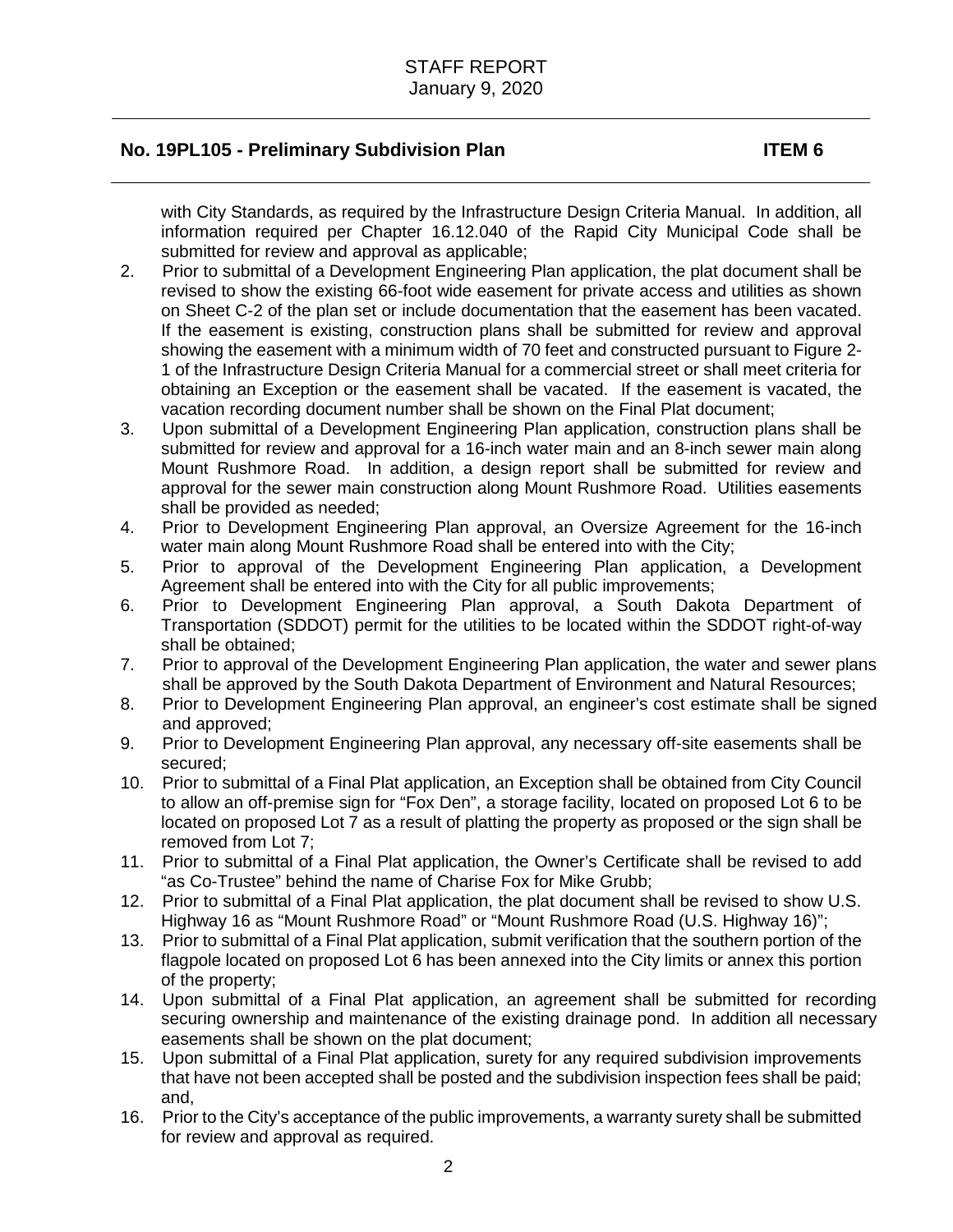#### GENERAL COMMENTS:

The applicant has submitted a Preliminary Subdivision Plan to subdivide an existing commercial lot into two lots. The lots are to be known as Lots 6 and 7 of Moon Ridge Subdivision and are sized 7.723 acres and 4.803 acres, respectively.

The property is located in the southeast corner of the intersection of Moon Meadows Drive and Mount Rushmore Road (U.S. Highway 16). Currently, a storage facility known as "Fox Den" is located on proposed Lot 6. A pole sign for "Fox Den" is located on proposed Lot 7.

A Preliminary Subdivision Plan is a tentative plan of a proposed subdivision requiring the installation of public improvements. Approval of a Preliminary Subdivision Plan by the City Council is required before an applicant can proceed with Development Engineering Plans and a Final Plat application for all or part of the area within the Preliminary Subdivision Plan application.

#### STAFF REVIEW:

Staff has reviewed the Preliminary Subdivision Plan and has noted the following considerations:

- Zoning: The property is currently zoned General Commercial District. The City's Future Land Use Plan identifies the appropriate use of the property as Mixed Use Commercial. Mixed Use Commercial includes General Commercial District as a preferred zoning designation. As such, creating two commercial lots within this area is in compliance with the City's Comprehensive Plan.
- Existing Development: As previously noted, a storage facility known as "Fox Den" is located on proposed Lot 6. As a result of platting the property, a pole sign for "Fox Den" will be located on proposed Lot 7 creating an off-premise sign. Pursuant to Chapter 17.50.100.G of the Rapid City Municipal Code, an Exception must be obtained from Council to allow the off-premise sign as a result of platting the property or the sign must be removed.
- Utilities: The proposed lots are located in the Skyline Water Zone which serves elevations of 3,680 to 3,900 feet. The elevation of the property is approximately 3,830. There is an existing 14-inch water main along Moon Meadows Drive and along Mount Rushmore Road, north of Moon Meadows Drive. The City has identified the need for a 16-inch water main south of Moon Meadows Drive. The applicant is responsible to construct an 8-inch water main. As such, the 16-inch water main qualifies for oversize reimbursement. An 8-inch sewer main is existing along Moon Meadows Drive. There is no sewer along Mount Rushmore Road as it abuts the property. Upon submittal of a Development Engineering Plan application, construction plans must be submitted for review and approval for a 16-inch water main and an 8-inch sewer main along Mount Rushmore Road. In addition, a design report must be submitted for review and approval for the sewer main construction along Mount Rushmore Road. Prior to Development Engineering Plan approval, an Oversize Agreement for the 16-inch water main along Mount Rushmore Road must be entered into with the City.

Drainage: The property is located in the Landfill Drainage Basin. An existing pond is located